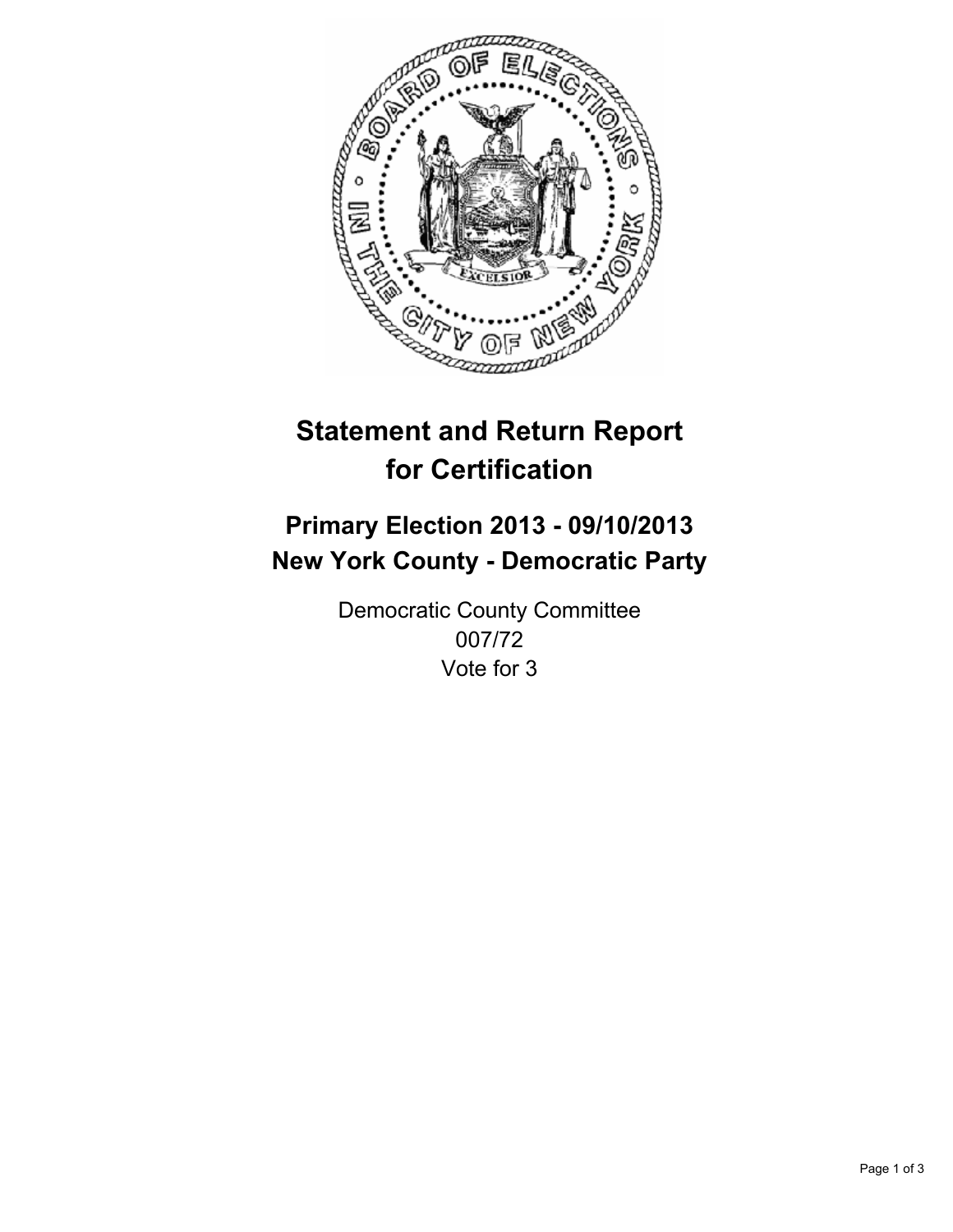

## **Assembly District 72**

| <b>EMERGENCY</b>     | 0  |
|----------------------|----|
| ABSENTEE/MILITARY    |    |
| <b>FEDERAL</b>       | 0  |
| SPECIAL PRESIDENTIAL | 0  |
| AFFIDAVIT            |    |
| ANA CESAR            | 18 |
| MARCOS A. LOPEZ      | 27 |
| YLEANA MEDINA        | 20 |
| <b>NURYS BUENO</b>   | 10 |
| <b>Total Votes</b>   | 75 |